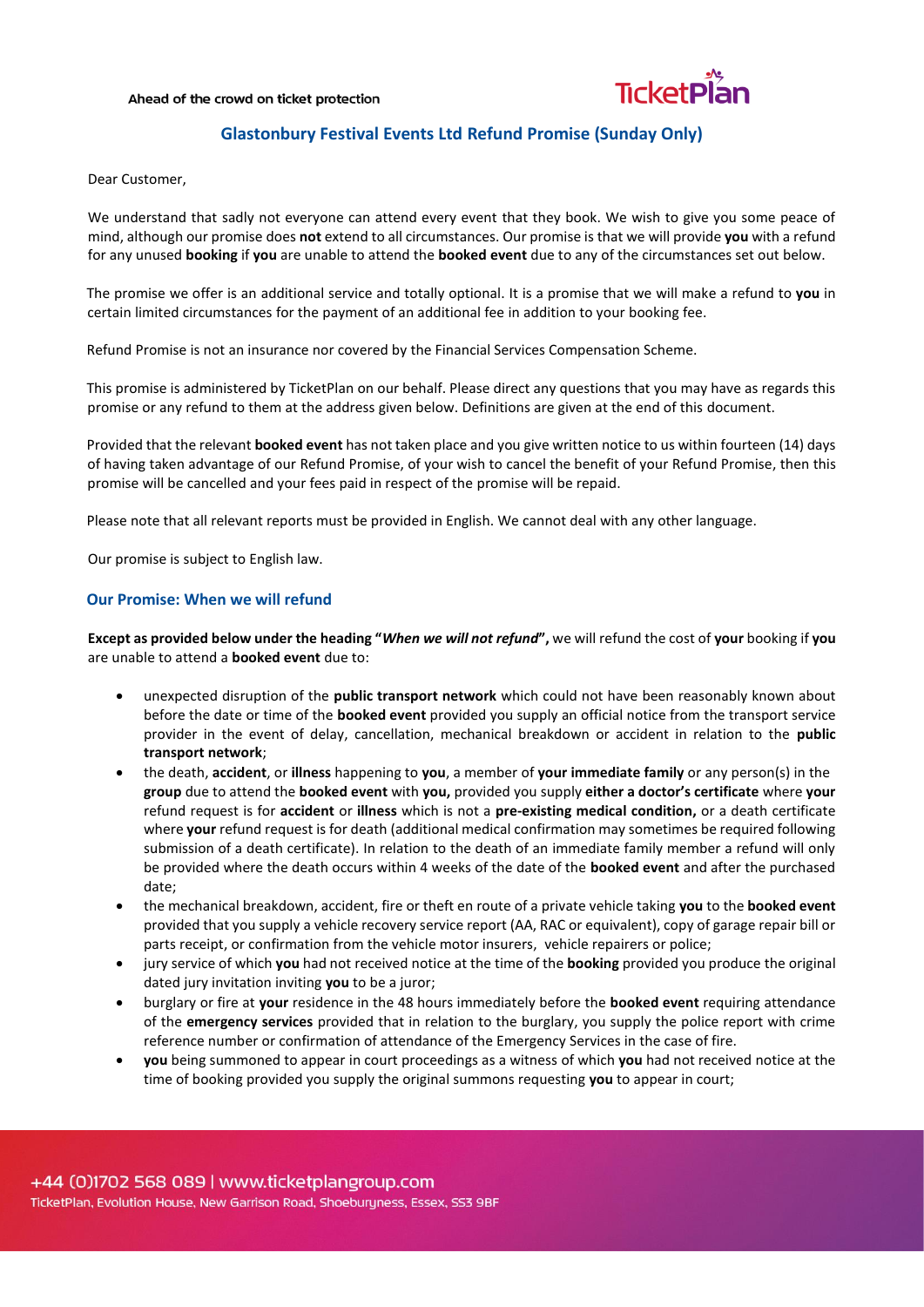#### Ahead of the crowd on ticket protection



- **you** being a member of the armed forces and being posted abroad and/or having leave withdrawn unexpectedly which **you** had not received notice at the time of the published refund deadline 6 th May 2022 provided that you produce the original advice of cancellation of leave/advice to travel at short notice in relation to military service;
- adverse weather where the Met Office have issued a red weather warning or where the Police service or other Government agency have issued a specific warning not to travel provided that you supply a print out or screen grab from the Met Office website/confirmation of Police Warning for weather applications.

### **We will Pay**

• The purchase price of the **ticket(s)** up to a maximum of £95 for any on **ticket** (including booking fee).

## **When we will not refund?**

W**e** will **not** make a refund where:

- an **illness** or the death of **you**, a member of **your group** or a member of **your immediate family** is caused by or is as a result of a **pre-existing medical condition**;
- the **booked event** is cancelled, abandoned, postponed, curtailed or relocated by the organiser or promoter, at any time prior to a refund being processed by **us**;
- **you** do not attend a **booked event** other than for a reason included within this Refund Promise;
- **you** cannot provide a **doctor's** report for **accident** or **illness**;
- where a **normal pregnancy** is the sole reason **you** cannot attend a **booked event,** with the exception of pregnancy which occurs after the purchase date and where the expected date of delivery is within 4 weeks of the **booked event**;
- **you** are prevented from travelling to a **booked event** due to disruption of the **public transport network** which is public knowledge prior to the **booked event**;
- **you** can recover any part of the **booking**;
- in **our** reasonable opinion, **you** did not allow sufficient time to travel to a **booked event**;
- **you** carry out a criminal act which prevents **you** attending a **booked event**;
- **you** make a false or fraudulent refund application or support a refund application by false or fraudulent document, device or statement;
- the cancellation results from physical or financial failure of air transport or airlines or delays resulting from air travel.
- **you** are prevented from travelling to a **booked event** due to an outbreak of a contagious disease and the Government or any agency acting on behalf of the Government has imposed a ban on travel

## **The Amount of the Refund**

If the above conditions are fulfilled, we will refund you the purchase price including any booking fee, of the **booked event**.

Our refund will **not** include travelling or associated other expenses (unless travel costs are included as part of the total booking price, in which case we will refund the amount of those costs so included).

We will not pay any costs you incur in submitting or providing evidence to support your refund application.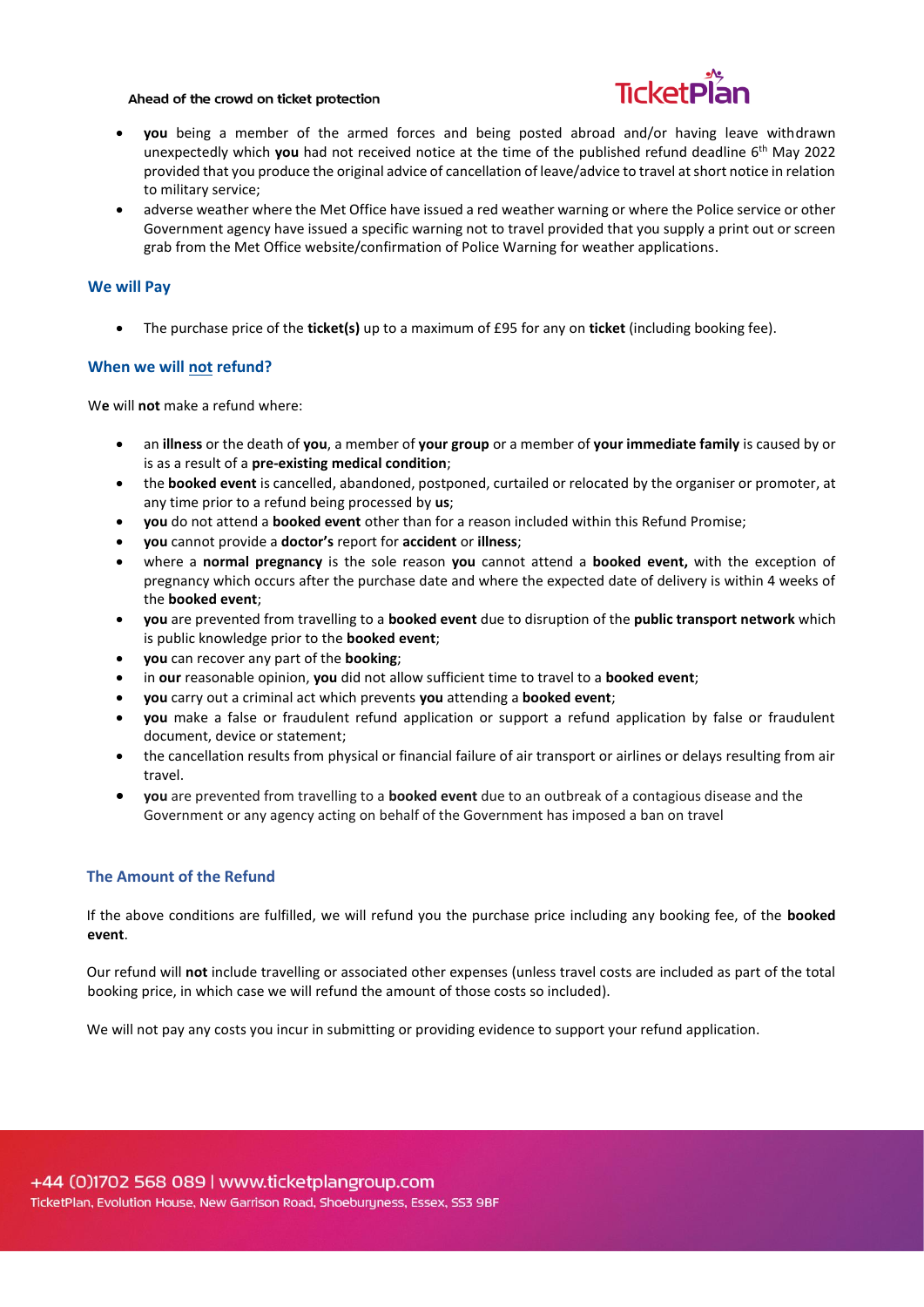

### **General Conditions**

The following apply to ALL requests for a refund:

- a) **you** must make all necessary arrangements to arrive at the event on time and be prepared to evidence the same;
- b) **you** must take all reasonable precautions to prevent or reduce any request for a refund or the amount to be refunded.

## **Requesting a Refund from Us**

**You** must either visit<https://www.ticketplangroup.com/glastonbury> [and](http://www.ticketplangroup.com/refund-application-form) complete an online refund application form, or write to **us** at **TicketPlan Limited, Evolution House, New Garrison Rd, Southend-on-Sea, UK, SS3 9BF** in order to request a refund application form as soon as reasonably possible after becoming aware of circumstances that may lead **you** to request a refund.

**You** may be asked to provide at **your** own expense the following:

- the original unused **tickets** and vouchers for all parts of the **booking –** there will be **no** refund unless you return any unused **tickets** or vouchers forming part of the **booking, or other evidence of unused tickets**;
- other evidence as set out above; and
- any reasonable additional evidence that **we** may request.

## **Data Protection and Privacy Notice**

We will use your personal data in accordance with applicable data protection laws and our privacy policy, a copy of which can be found on our website or requested by contacting us.

Personal Data provided when you purchase the Refund Promise will be shared with TicketPlan Limited. If you make a claim under the Refund Promise you will be required to provide additional personal data to TicketPlan Limited. TicketPlan Limited will use your personal data for the purpose of administering your claim under the Refund Promise in accordance with applicable data protection laws and its privacy policy, a copy of which can be viewed at [www.ticketplangroup.com/privacy-policy.](https://pierinsurance.sharepoint.com/sites/SharedDocuments/Documents/22.%20TicketPlan/Astrenska%20client%20documents/Templates/www.ticketplangroup.com/privacy-policy)

## **Definitions**

The following words or phrases have the meaning shown below wherever they appear in bold in this document.

| accident             | A bodily injury confirmed by a <b>doctor</b> that prevents you from attending the <b>booked</b><br>event.                                                                                                                                                                                   |
|----------------------|---------------------------------------------------------------------------------------------------------------------------------------------------------------------------------------------------------------------------------------------------------------------------------------------|
| booking/booked event | Your ticket purchase (only) to the booked event; Glastonbury Festival 2022 26 <sup>th</sup> June.                                                                                                                                                                                           |
| doctor               | A qualified medical practitioner registered with a recognised professional body. A<br>doctor cannot be yourself or a member of your immediate family.                                                                                                                                       |
| emergency services   | The Police, Fire and Rescue Service or Emergency Medical Services.                                                                                                                                                                                                                          |
| group                | Any number of people who have made a <b>booking</b> with the booking vendor with<br>Refund Promise in the same transaction. For the avoidance of doubt this is<br>everyone with whom your balance or full ticket payment was made. It does not<br>cover anyone who has only paid a deposit. |

TicketPlan, Evolution House, New Garrison Road, Shoeburyness, Essex, SS3 9BF